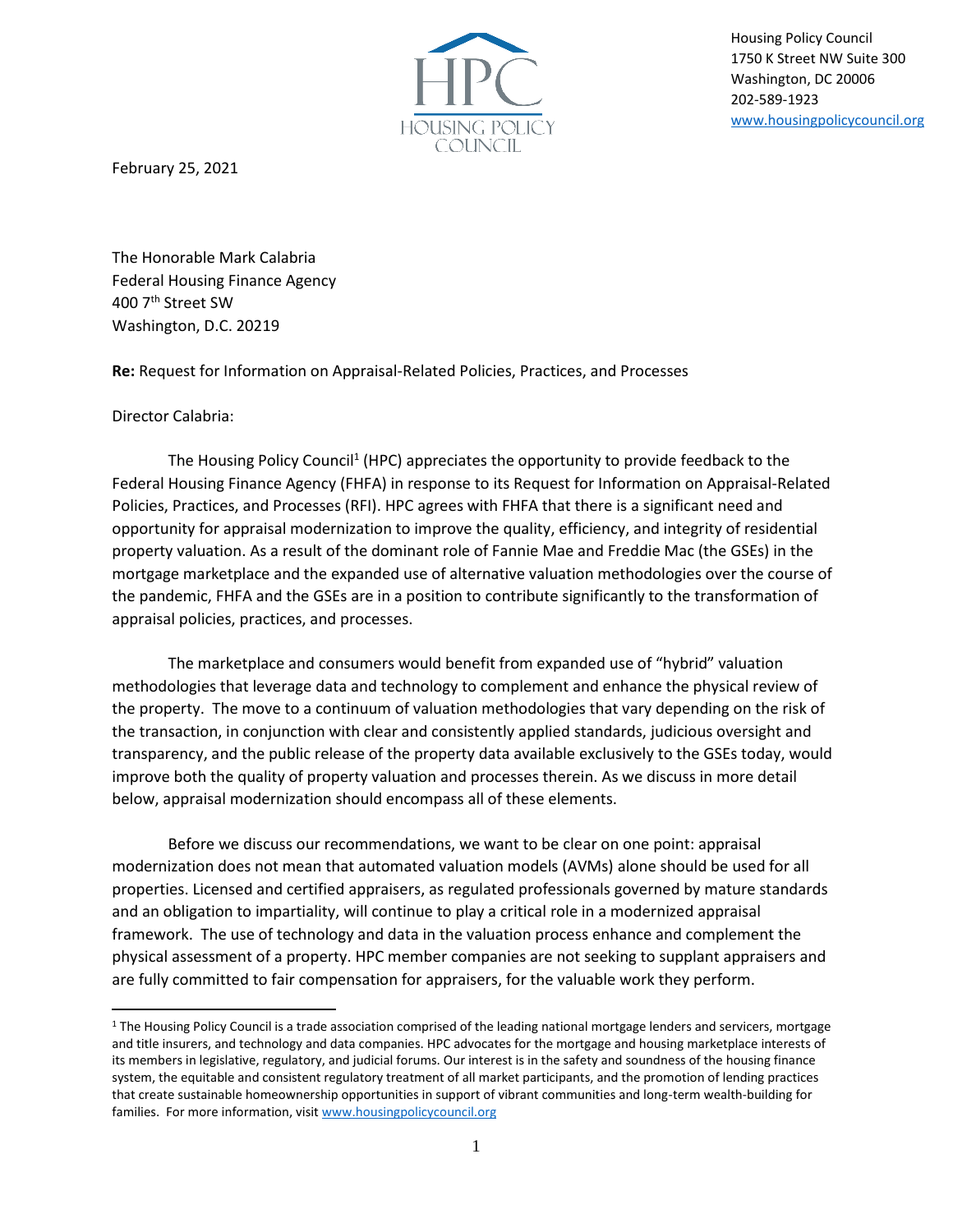## **I. The GSE valuation framework should reflect a continuum of appraisal and evaluation methodologies.**

The FHFA regulatory oversight framework should advance GSE adoption of a continuum of valuation options, including appraisal and evaluation techniques that harness the risk mitigation benefits of data and technology, to be used in conjunction with individuals performing the physical inspection of the property. In such a continuum, the valuation techniques and methods will vary based on the degree to which they rely more heavily on data and technology or on human assessment of the characteristics and condition of the property. The determination regarding which approach to apply should be based on traditional mortgage transaction risk factors associated with both the property and the loan characteristics.

This tailored approach, using the valuation methodology most suitable for the transaction based on risk, would more efficiently and effectively target resources to compile accurate valuation information and control for risk. For example, in cases where a property has been resold several times in a market with substantial real estate sales activity, the valuation methodology could rely more on data and technology. In contrast, for a property under contract for the first time, located in an area with few sales transactions, the engagement of a licensed or certified appraiser is more appropriate.

The concept here is a continuum that embraces the innovations and improvements in valuation methodologies that have resulted from better use of data and analytics. With the substantial developments in technology and innovation, as well as the GSEs' extensive and rich property data set, there are a significant number of acceptable valuation approaches to establish an accurate opinion of value, approaches that fall between an in-person interior and exterior appraisal and an appraisal waiver.

We believe that the temporary COVID-related appraisal "flexibilities" that the FHFA and GSEs implemented this past year materially inform this framework and should be considered for inclusion as permanent components of this risk-based continuum. Financial institutions appreciate that these options were made available, but they were not used as extensively as most companies had planned, because the temporary nature of their availability made it difficult to execute these approaches efficiently. Namely, companies could not justify the dedication of resources to upgrade technology platforms to automate the fulfillment of the valuation alternatives for eligible transactions when these alternatives were temporary rather than permanent.

With these COVID valuation alternatives included in the continuum, we would envision the following types of valuation approaches within the spectrum (listed from lowest risk transactions to highest):

- 1) GSE appraisal waiver
- 2) AVM
- 3) Evaluation AVM with some additional physical inspection, such as probable condition with imagery; probable condition verified; exterior inspection; interior inspection
- 4) Desktop appraisal
- 5) Alternative appraisal: desktop and probable condition
- 6) Hybrid appraisal: desktop and interior inspection by non-appraiser
- 7) Exterior appraisal
- 8) Interior appraisal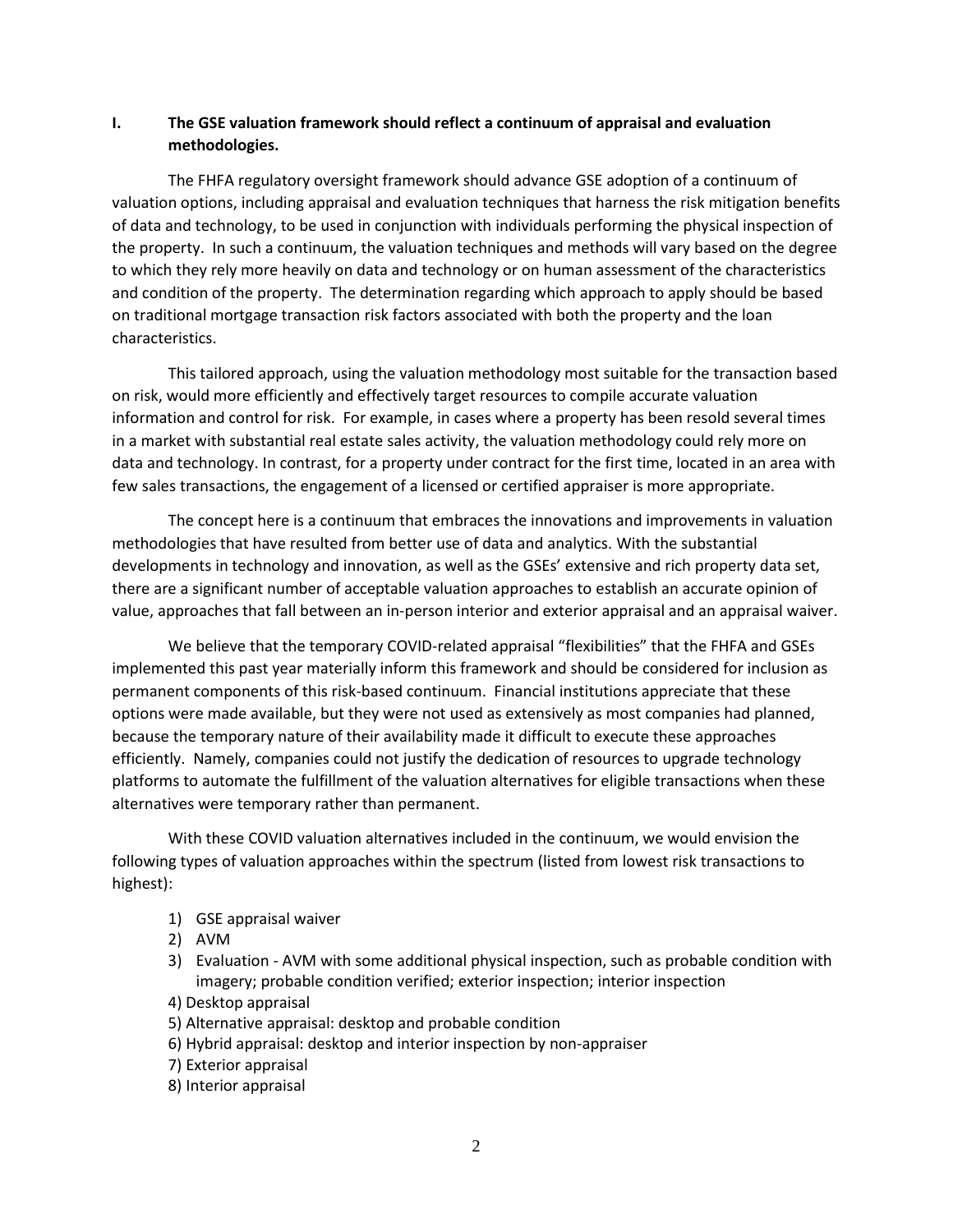As mentioned above, the risk factors for determining which valuation methodology in the continuum is permissible and most suitable would relate to property and loan characteristics. Property risk variables could include factors like the type of property, availability of property and current market data, date of the last appraisal, the level of sales activity in the community, and whether the area has been affected by a natural disaster. In addition, factors related to the transaction would be considered, such as the LTV ratio and whether the property will be used as a primary residence as well as whether the loan is a refinance or purchase.

A risk-based continuum would ensure that loan collateral is appropriately evaluated in an effective and efficient manner that would benefit: a) appraisers, by targeting their assignments to those properties most in need of their technical expertise and knowledge, b) consumers, by simplifying the valuation process including reducing the time to close, and c) lenders, by enhancing their ability to better focus and manage the resources dedicated to collateral risk management.

Consistent with the HPC recommendation for the use of a continuum of valuation techniques to be permissible in the origination of mortgages, we believe that a similar approach should be considered for other parts of the business, such as servicing, where a full interior appraisal may not be necessary or practical.

## **II. FHFA should exercise proper oversight and encourage publication of the interagency AVM standards.**

The risk-based continuum framework will only be successful if there are proper oversight and clear standards in place. Within lending institutions, appropriate risk management controls, training, and internal audits are vital to prudent execution of any risk-based framework. That said, FHFA must ensure that the rules support a simple approach for lenders to determine and deploy the appropriate valuation methodologies for each transaction, and that standards that are clear for all stakeholders.

In addition, we would encourage the FHFA to motivate the regulators involved in development of the interagency Dodd-Frank rulemaking on Automated Valuation Model (AVM) standards to complete that work in a manner that complements and supports the use of AVMs in this valuation continuum. We understand that this rulemaking was suspended for a period of time, to accommodate changes in regulator leadership as well as the national pandemic. However, establishment of these standards is critical today, given the growth in the use of AVM tools and evolution in the models. Further, we ask that these regulatory standards apply to the GSE AVM technologies, as well as to the other private models that are commonly used across the marketplace; uniformity in the application of the standards will provide transparency and a basis to compare the features of various AVMs as well as their reliability and efficacy. HPC would also recommend that the GSEs accept evaluations performed using private AVMs that meet the new standards, once the rule is fully executed.

## **III. Data democratization is critical for risk management improvements across the industry.**

Improvements in valuation, most specifically in the risk management practices of all stakeholders involved in the mortgage market – such as mortgage insurers, lenders, and investors who rely on analytic models to project expected loan performance and anticipate severity of losses – require high quality data. The more data that is available, the more accurate and reliable the analytic models. Residential property data has long been compiled by various parties across the mortgage industry and